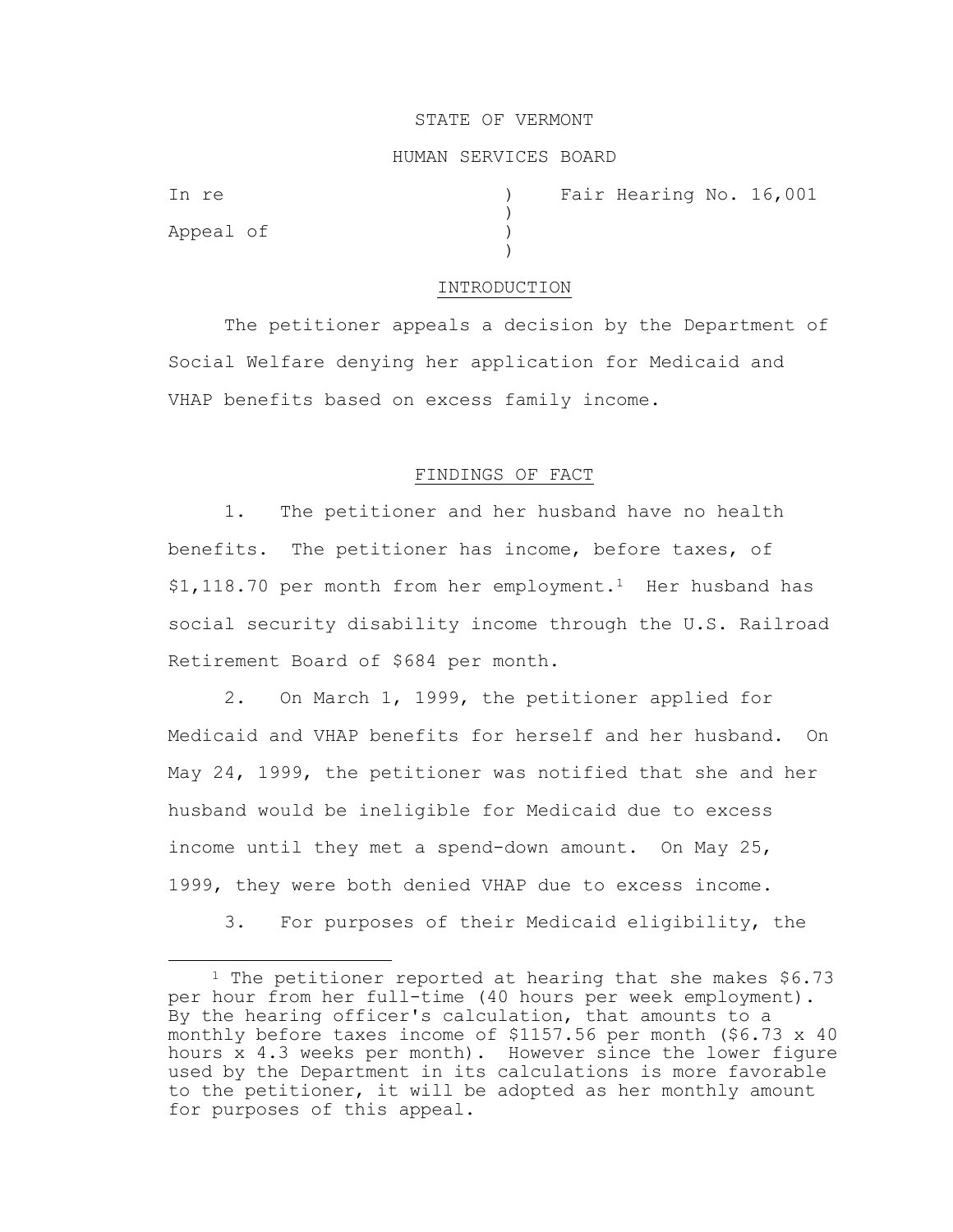## Fair Hearing No. 16,001 **Page 2**

Department gave the petitioner a \$591.85 deduction from earned income based on the presence of a disabled person in the household and a \$20 deduction from the husband's unearned income. The resultant figure, \$1,190.85, was compared with the maximum for a two family household of \$691 per month and the petitioner was determined to be over income. The difference between those two figures was used to establish the spend-down amount.

4. For purposes of VHAP eligibility, the income of both spouses was added together for a total of \$1,802.70 which was determined to be over the maximum amount of \$1,383.

5. The petitioner believes the calculations were incorrect because they use the couple's gross income, not their take-home amounts, and because they do not take into account the large prescription costs her husband has every month which can run well over a hundred dollars.

#### RORDER

The decision of the Department is affirmed.

# REASONS

The Medicaid regulations count both gross earned income and disability benefits in determining eligibility subject to certain deductions found in the regulations. M 240 et seq. Net countable income is determined for an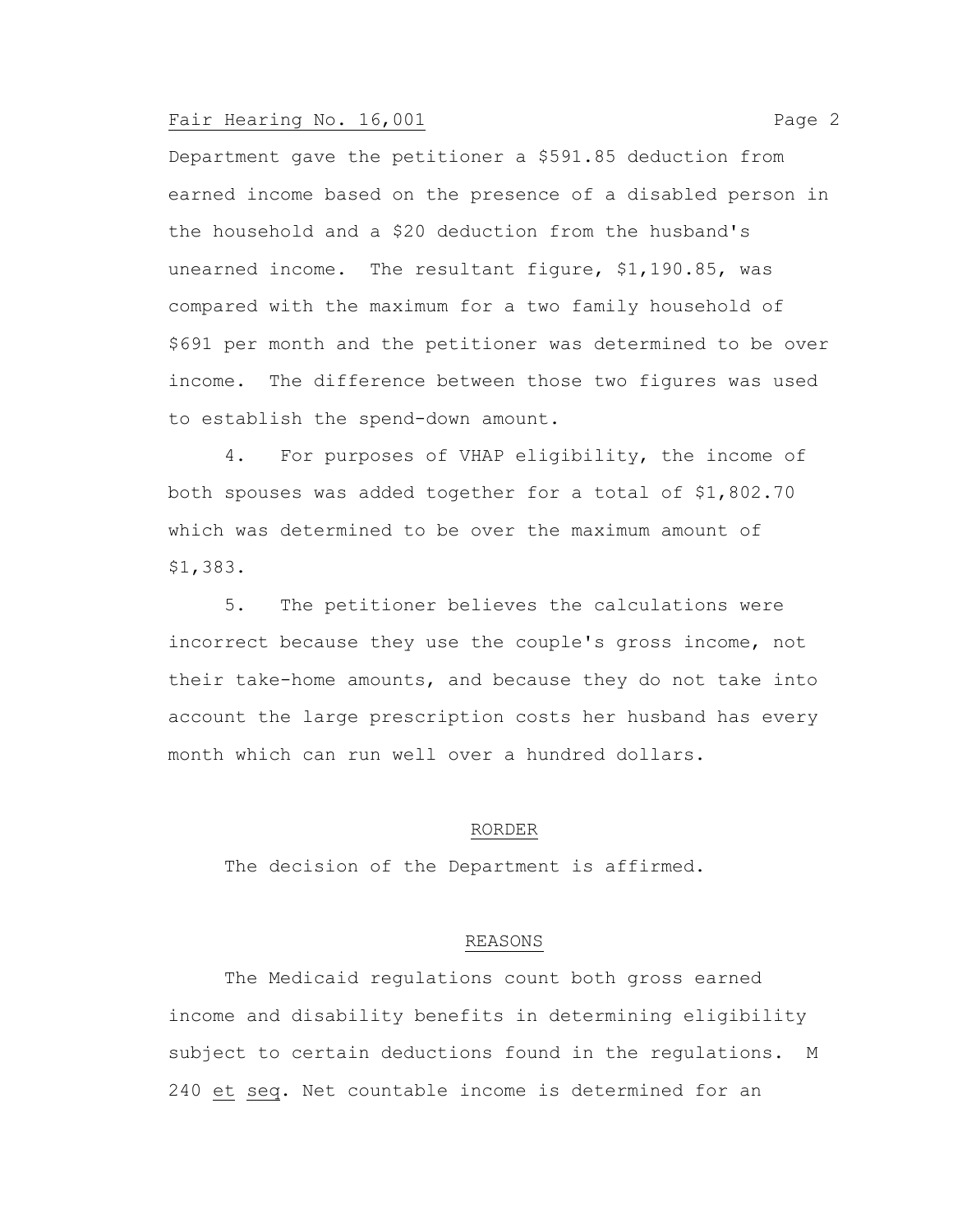## Fair Hearing No. 16,001 **Page 3**

applicant couple (where at least one member of the couple is disabled) by adding the total countable incomes together and subjecting the unearned income to a \$20.00 disregard and the earned income to a \$65.00 disregard and then onehalf of the remaining amount. M243.1. There is no regulation which takes into account the amount of medical expenses when determining initial eligibility.

The calculations above show that the Department followed this regulation in determining the petitioner's net countable income of \$1,190.85 per month. That figure is then compared to the highest applicable income test for a household of two to determine eligibility. M. 250. The highest applicable income test for the petitioner's household is \$691.00 per month, rendering the petitioner's family ineligible. P-2420(B)(1). However, under the regulations, the petitioner can still become eligible if she meets a "spend-down" amount. That amount is determined by taking the monthly income in excess of the maximum income test and multiplying it by the six month certification period. M250.1. The Department used this formula in calculating the petitioner's income.

The VHAP program similarly uses the combined gross earned income from wages and unearned income from railroad social security to determine eligibility. W.A.M. 4001.81. The earned income is subjected to a \$90 disregard before eligibility is determined. W.A.M. 4001.81(e). There are